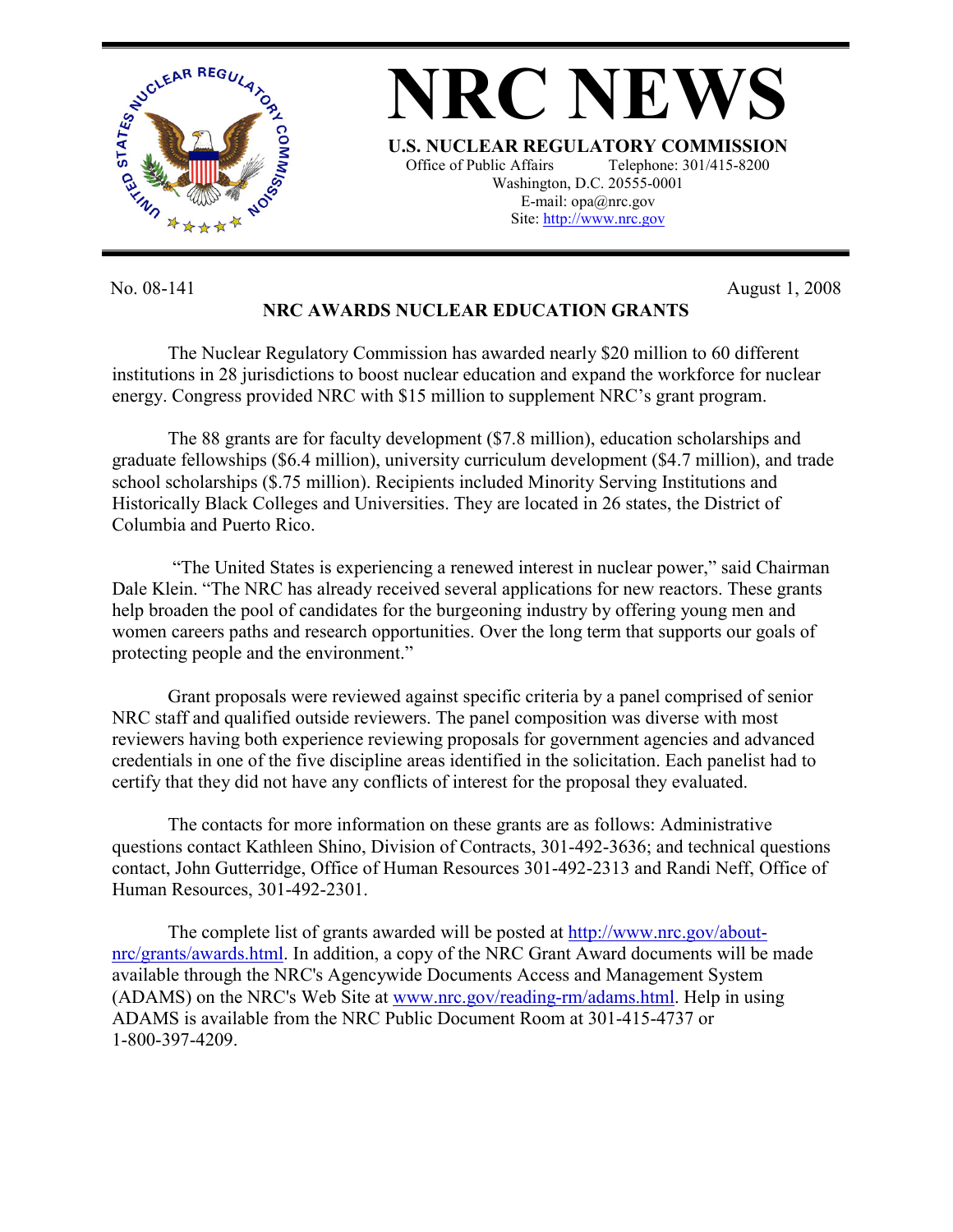### **NRC GRANT AWARDS RECOMMENDED FISCAL YEAR 2008**

## **Scholarship/Fellowship Grants** 1. Boise State University, Boise, Idaho  $$333,859$ 2. Clemson University, Clemson, South Carolina \$398,932 3. University of Illinois, Champaign, Illinois  $$600,000$ 4. Idaho State University, Pocatello, Idaho  $$394,219$ 5. Massachusetts Institute of Technology, Cambridge, Massachusetts \$400,000 6. University of Missouri-Columbia, Columbia, Missouri \$400,000 7. Ohio State University, Columbus, Ohio \$572,223 8. Purdue University, West Lafayette, Indiana  $$198,720$ 9. University of Michigan, Ann Arbor, Michigan  $$400,000$ 10. Rensselaer Polytechnic Institute, Troy, New York \$400,000 11. Texas Engineering Experiment Station, College Station, Texas \$193,961 12. University of Florida, Gainesville, Florida  $$399,999$ 13. University of Pittsburgh, Pittsburgh, Pennsylvania \$200,000 14. South Carolina State University, Orangeburg, South Carolina \$200,000 15. University of Tennessee, Knoxville, Tennessee \$600,000 16. University of Wisconsin, Madison, Wisconsin \$541,700 17. Bloomsburg University, Bloomsburg, Pennsylvania \$ 17,280 18. University of Missouri Science and Technology, Rolla, Missouri \$160,000 **Total \$6,410.893**

#### **Faculty Development Grants**

|    | <b>Total</b>                                                              | <u>\$7,852,000</u> |
|----|---------------------------------------------------------------------------|--------------------|
|    | 21. Texas Southern University, Houston, Texas                             | \$99,000           |
|    | 20. University of Cincinnati, Cincinnati, Ohio                            | \$150,000          |
|    | 19. Washington State University, Pullman, Washington                      | \$345,000          |
|    | 18. Virginia Polytechnic Institute/State University, Blacksburg, Virginia | \$300,000          |
|    | 17. University of Wisconsin, Madison, Wisconsin                           | \$450,000          |
|    | 16. University of Texas – Austin, Austin, Texas                           | \$450,000          |
|    | 15. University of Tennessee, Knoxville, Tennessee                         | \$322,000          |
|    | 14. University of South Carolina, Columbia, South Carolina                | \$375,000          |
|    | 13. University of Pittsburgh, Pittsburgh, Pennsylvania                    | \$450,000          |
|    | 12. University of Florida, Gainesville, Florida                           | \$449,000          |
|    | 11. The Colorado School of Mines, Golden, Colorado                        | \$300,000          |
|    | 10. Texas Engineering Experiment Station, College Station, Texas          | \$300,000          |
| 9. | Rensselaer Polytechnic Institute, Troy, New York                          | \$450,000          |
| 8. | University of Michigan, Ann Arbor, Michigan                               | \$450,000          |
| 7. | Purdue University, West Lafayette, Indiana                                | \$330,000          |
| 6. | North Carolina State University, Raleigh, North Carolina                  | \$420,000          |
| 5. | Ohio State University, Columbus, Ohio                                     | \$450,000          |
| 4. | University of Missouri-Columbia, Columbia, Missouri                       | \$450,000          |
| 3. | Massachusetts Institute of Technology, Cambridge, Massachusetts           | \$450,000          |
| 2. | Idaho State University, Pocatello, Idaho                                  | \$412,000          |
| 1. | Georgia Tech Research, Atlanta, Georgia                                   | \$450,000          |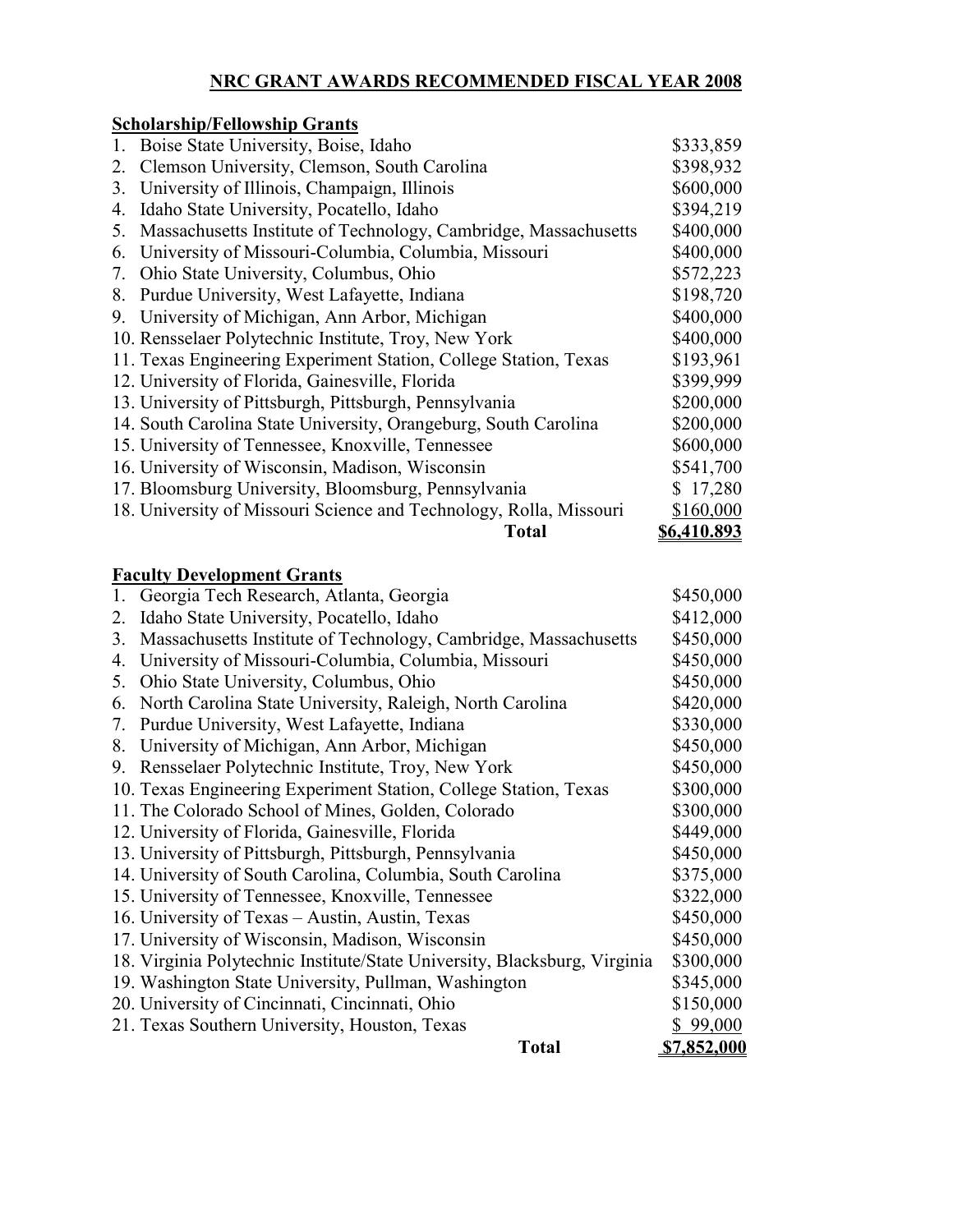## **Trade School Scholarships**

| 1. Florence Darlington Technical College, Florence, South Carolina | \$150,000 |
|--------------------------------------------------------------------|-----------|
| 2. Lakeland Community College, Kirtland, Ohio                      | \$150,000 |
| 3. Linn State Technical College, Linn, Missouri                    | \$150,000 |
| 4. Texas State Technical College, McLennan, Texas                  | \$145,800 |
| 5. Lake Michigan College, Benton Harbor, Michigan                  | \$82,687  |
| 6. Lakeshore Technical College, Cleveland, Wisconsin               | \$56,484  |
| Total                                                              | \$734,971 |

# **Nuclear Education and Curriculum Development – Initial Grant**

|    | 1. Tuskegee University, Tuskegee, Alabama                       | \$71,213    |
|----|-----------------------------------------------------------------|-------------|
| 2. | Arizona State University, Tempe, Arizona                        | \$150,000   |
| 3. | Colorado School of Mines, Golden, Colorado                      | \$115,000   |
| 4. | Catholic University, Washington, District of Columbia           | \$120,000   |
| 5. | Florida Memorial University, Miami Gardens, Florida             | \$124,129   |
| 6. | Georgia Institute of Technology, Atlanta, Georgia               | \$124,560   |
| 7. | University of Idaho, Moscow, Idaho                              | \$138,775   |
| 8. | Purdue University, West Lafayette, Indiana                      | \$85,000    |
|    | 9. University of Mississippi, Lafayette, Mississippi            | \$36,869    |
|    | 10. Columbia University Medical Center, New York City, New York | \$93,574    |
|    | 11. Polytechnic Institute of New York University, NYC, New York | \$95,972    |
|    | 12. Rochester Institute of Technology, Rochester, New York      | \$125,000   |
|    | 13. Wilberforce University, Wilberforce, Ohio                   | \$140,000   |
|    | 14. University of Puerto Rico, Mayaguez, Puerto Rico            | \$164,897   |
|    | 15. University of Rhode Island, Providence, Rhode Island        | \$150,223   |
|    | 16. South Carolina State University, Orangeburg, South Carolina | \$138,606   |
|    | 17. The University of Tennessee, Knoxville, Tennessee           | \$150,000   |
|    | 18. Texas A&M University, College Station, Texas                | \$130,000   |
|    | 19. University of Texas at Austin, Austin, Texas                | \$160,000   |
|    | 20. Virginia Commonwealth University, Richmond, Virginia        | \$139,948   |
|    | 21. University of Wisconsin, Madison, Wisconsin                 | \$77,667    |
|    | <b>Total</b>                                                    | \$2,531,433 |